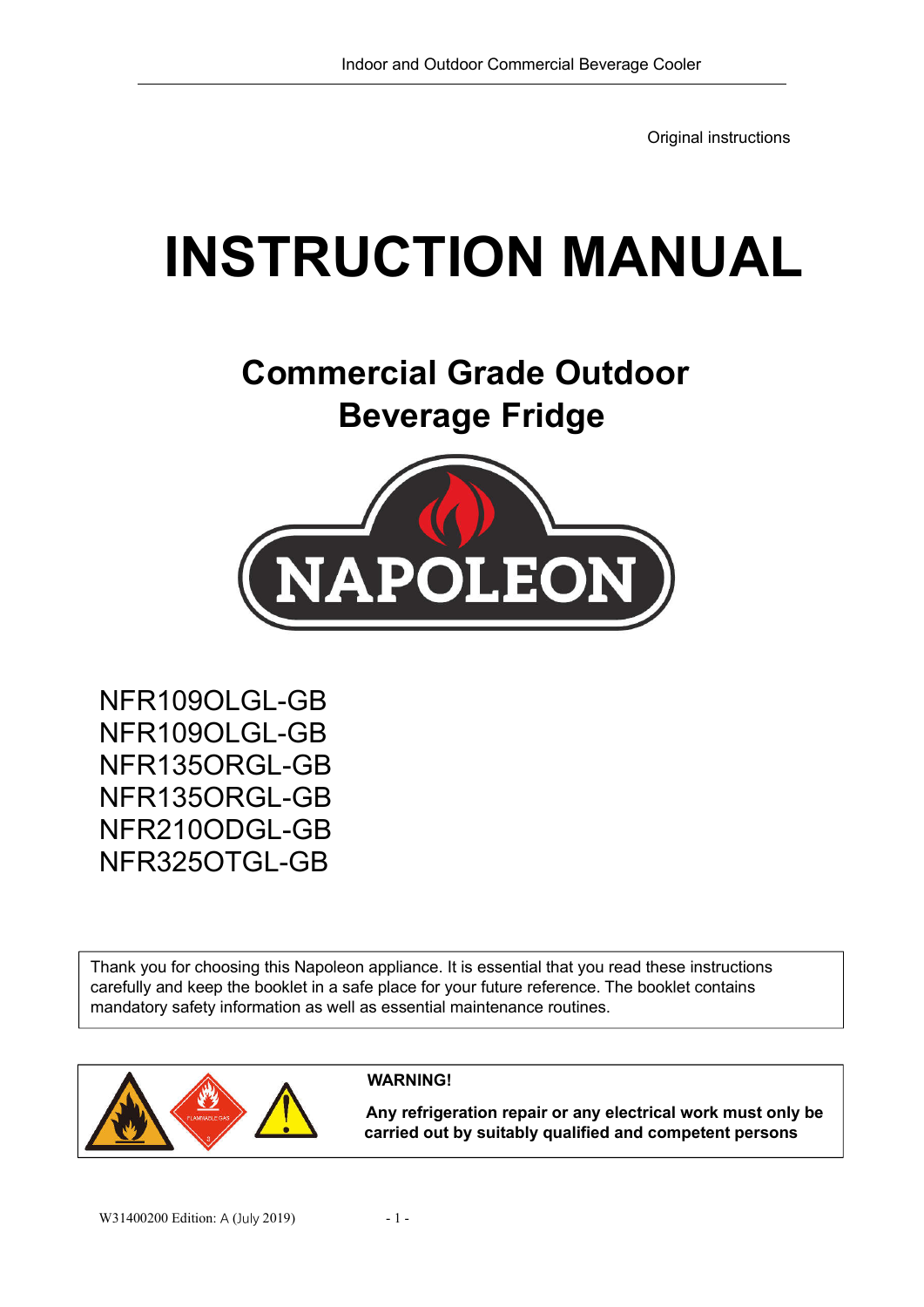The information within this booklet was correct at the time of printing.

Specifications and information may alter without notice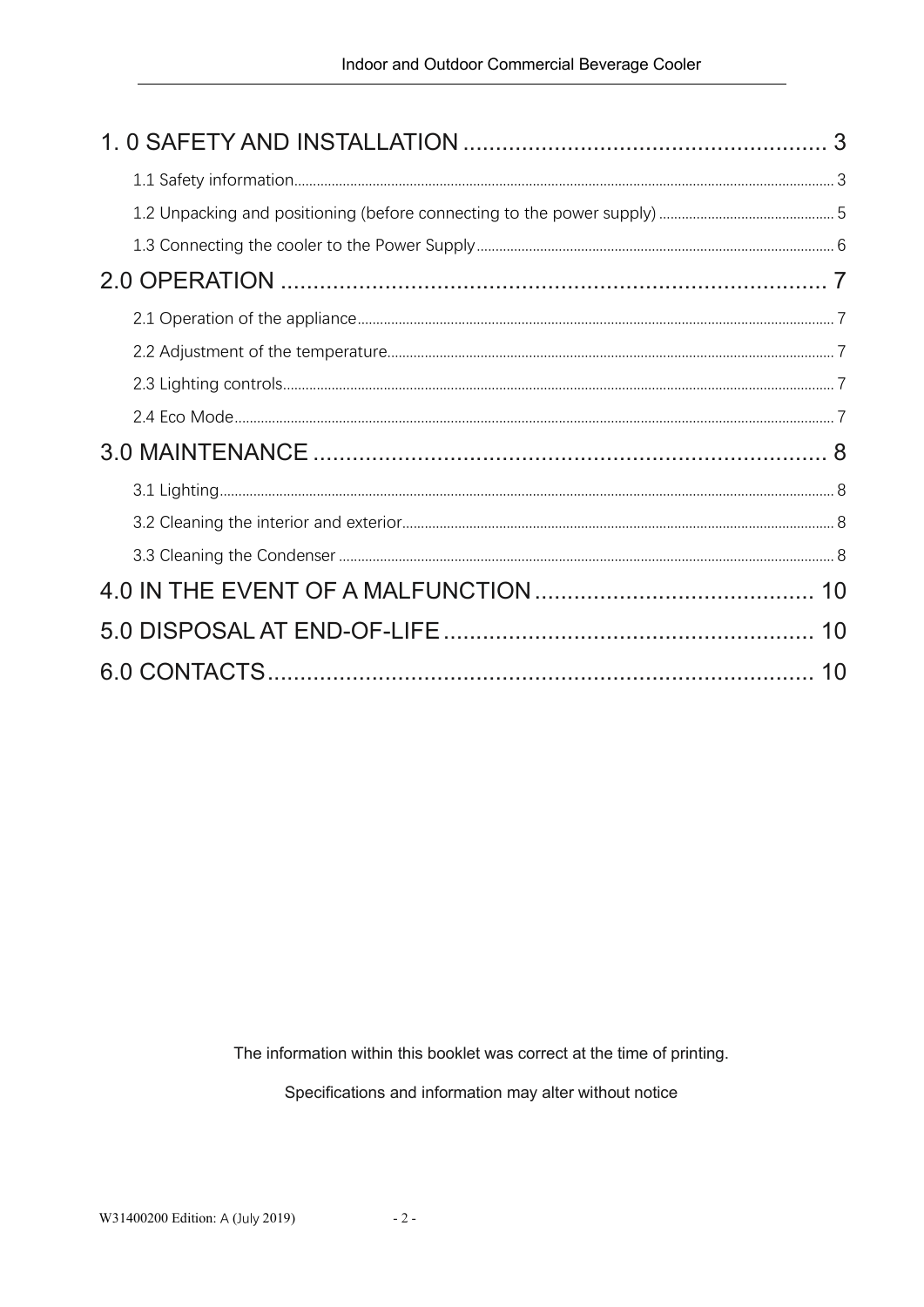# **1. 0 SAFETY AND INSTALLATION**

#### **1.1 Safety information**

#### **WARNING!**





Warning! Please observe the following safety precautions and instructions at all times:

- This appliance is safety rated for outdoor use at IP24 conditions. For example it can withstand normal rainfall and rain that is driven at an angle, but not immersion in a flood, nor water from a hosepipe or jetting water.
- This appliance must only be connected to a suitably IP Rated power supply that has been installed by a qualified electrician specifically for the purpose of powering the outdoor refrigerator.
- Do not use this appliance other than for its intended use as a Commercial grade outdoor beverage fridge.
- Always disconnect the mains power supply before removing any covers, performing maintenance work, cleaning or making any repairs.
- This appliance can be used by children aged from 8 years and above and persons with reduced physical, sensory or mental capabilities or lack of knowledge if they have been given supervision or instruction concerning the use of the appliance in a safe way and understand the hazards involved. Children shall not play with the appliance. Cleaning and user maintenance shall not be made by children.
- This appliance has been tested for sound pressure level compliance it has passed the requirement to be lower than 70Db
- This appliance is officially rated to operate in Climate Class 5 Conditions (40 centigrade, 40% Relative Humidity).
- Do not cover the front grille or rear air vents and please observe the installation and setting up instructions described later in this manual. Adequate ventilation must be ensured for the appliance. Keep clear of obstruction all ventilation openings in the appliance enclosure.
- Do not probe any openings in the cabinet, behind which are moving parts such as the fans, as well as surfaces which may be both very hot, and also very cold.
- Any electrical work on the cabinet should only be carried out by suitably qualified, competent and skilled persons.
- Do not overload the power supply. Always ensure that the power supply is sufficient for the electrical requirements specified on the rating label. The rating label is located inside the cabinet on the side wall. If in doubt, please consult a qualified electrician. Important: Never use adaptors or multi-block extension leads to connect the appliance to the mains power.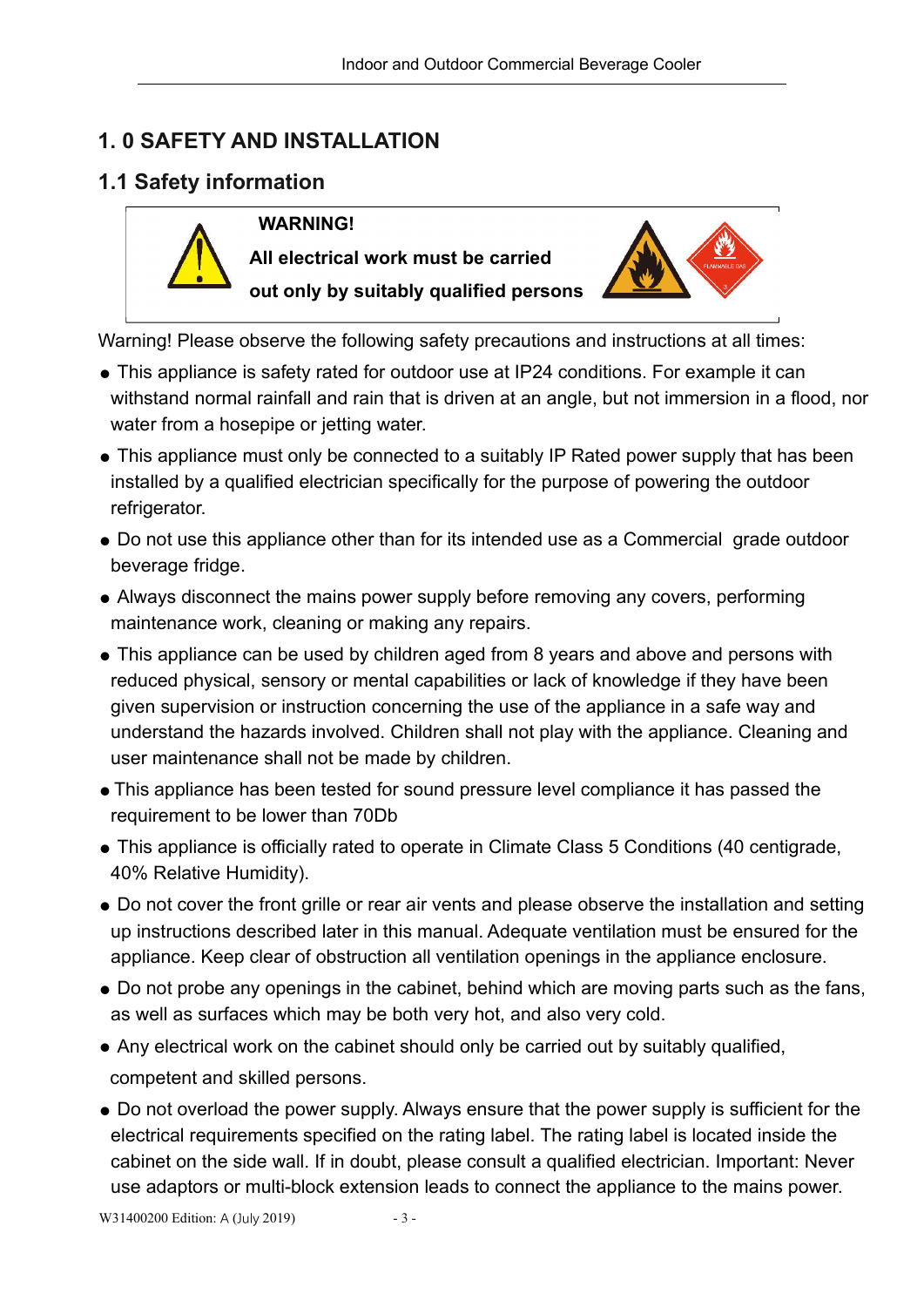- If the mains power supply cord is damaged, it must be replaced by Napoleon, its service agent or suitably qualified, competent and skilled persons in order to avoid a hazard. A skilled person is somebody who possesses the appropriate technical training, experience and valid certifications necessary to be aware of the hazards to which he or she may be exposed and of the measures necessary to minimize the dangers to themselves and other persons. They must also have had the appropriate training and practical experience in the subject sufficient to provide safe and satisfactory performance of their duties.
- Do not store explosive substances such as aerosol cans with a flammable propellant inside this appliance.
- Do not use any electrical appliances inside the refrigerated compartment of this appliance.
- Do not use any mechanical devices or other means to accelerate the defrosting process. Defrosting is performed automatically by the electronic controller and needs no user intervention.
- Do not damage the refrigeration circuit. If you do so, then open a window or door immediately so as to ventilate the area. The refrigerant is flammable.
- This appliance contains flammable gas within its sealed system and also within the insulation foam. As such it is mandatory that the cabinet is serviced and, at end-of-life, recycled by a professional organisation and skilled persons who have the necessary qualifications, certifications and expertise to do so. If in doubt please consult your Local Authority or contact Napoleon.
- The appliance uses LED lighting. The lighting strips and transformer should only be replaced using genuine Napoleon parts of the same technical specification.
- During all operations, please be careful not to jolt, jar, bump or thump the cabinet. Handle it gently and with care. The refrigeration pipework is delicate and will be damaged by rough handling.
- Do not exceed the maximum shelf loading weight of 15 kgs per shelf so as to avoid injury or damage.
- Never move or tilt the appliance whilst it is connected to the mains power and running.
- The appliance must always be earthed.
- The appliance must only be charged with R600a refrigerant from an authorised supplier. To use another type of refrigerant would be dangerous and is not permitted under any circumstances.
- Electrical equipment should not be placed under the unit or where refrigerant could gather in the event of a leak.
- The wiring diagram can be found on the appliance itself and is located on the rear of the cabinet.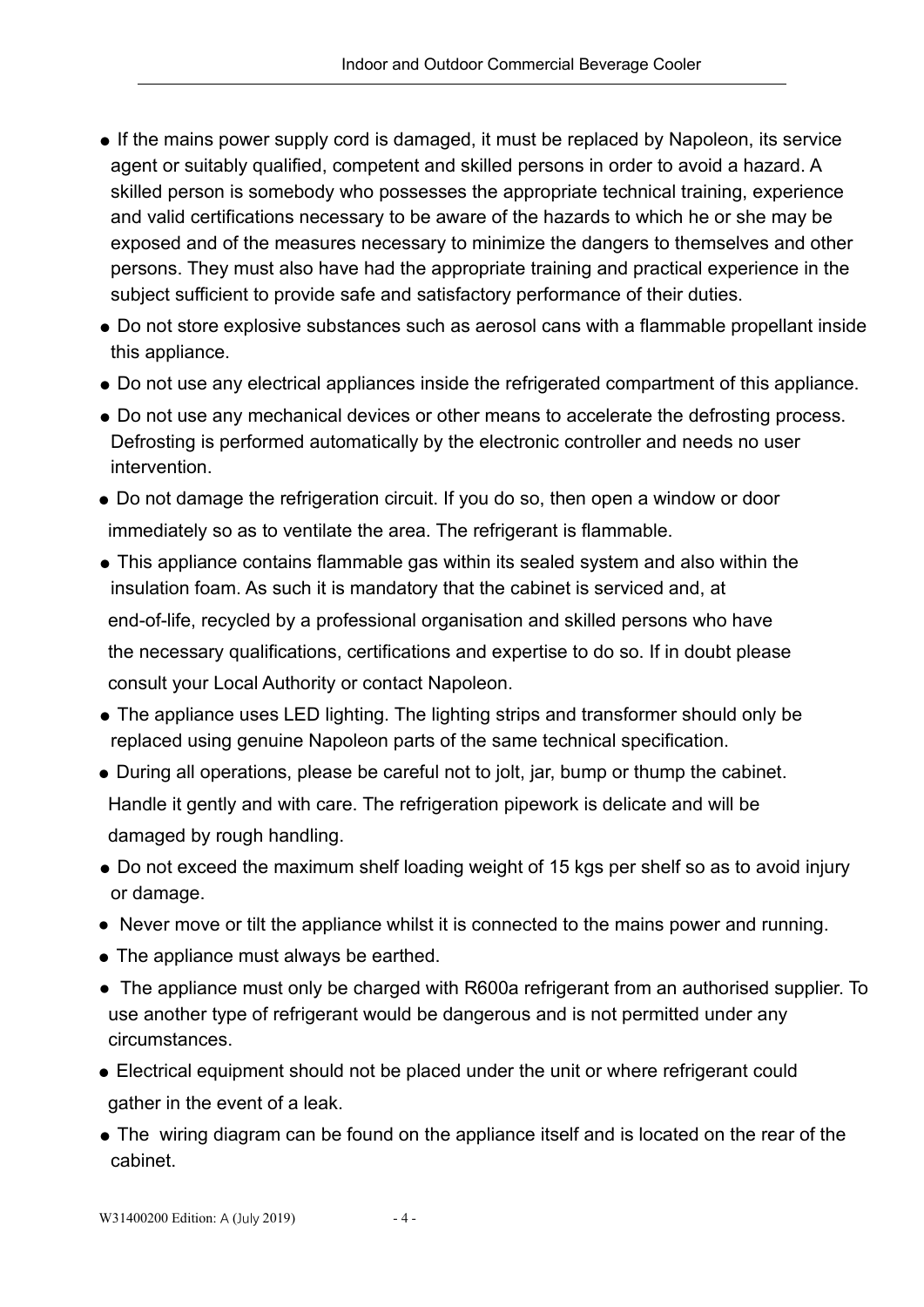### **WARNING!**

**Where you see this symbol, a risk of fire is present. Please observe all safety, operational and procedural instructions**



# **1.2 Unpacking and positioning (before connecting to the power supply)**

- Please read and observe all the warnings and procedures stated in section 1.1. These contain important safety advice concerning the safe positioning of the appliance. During all operations, please be careful not to jolt, jar, bump or thump the cabinet. Handle it gently and with care. The refrigeration pipework is delicate and will be damaged by rough handling.
- The appliance is heavy and therefore please carry out a risk assessment prior to beginning this operation.
- Please cut the banding straps taking the necessary precautions to avoid hurting yourself or others. Remove all of the packaging and ensure that it is recycled in accordance with all local laws and regulations. Safety Note: Please ensure that the plastic bag cannot be taken by children.
- Please take care not to pinch or damage the power cord and plug top. If you observe a defect, please do not proceed to connect the appliance to the power supply.
- The shelves may be adjusted by moving the clips as illustrated in Figure 1 below.



Figure 1

● Warning: Do not exceed the maximum shelf loading weight of 15 kgs per shelf so as to avoid injury or damage. Please ensure that the shelf support clips are securely located in to the support strip for safe operations. The shelves may be adjusted by squeezing together the relevant support clips and re-locating in a new position. Please ensure the clips are fully inserted and securely located prior to loading the shelves. The clips should be mounted in such a way that the shelf is level. Failure to do so could result in the shelf falling out of position and would be dangerous.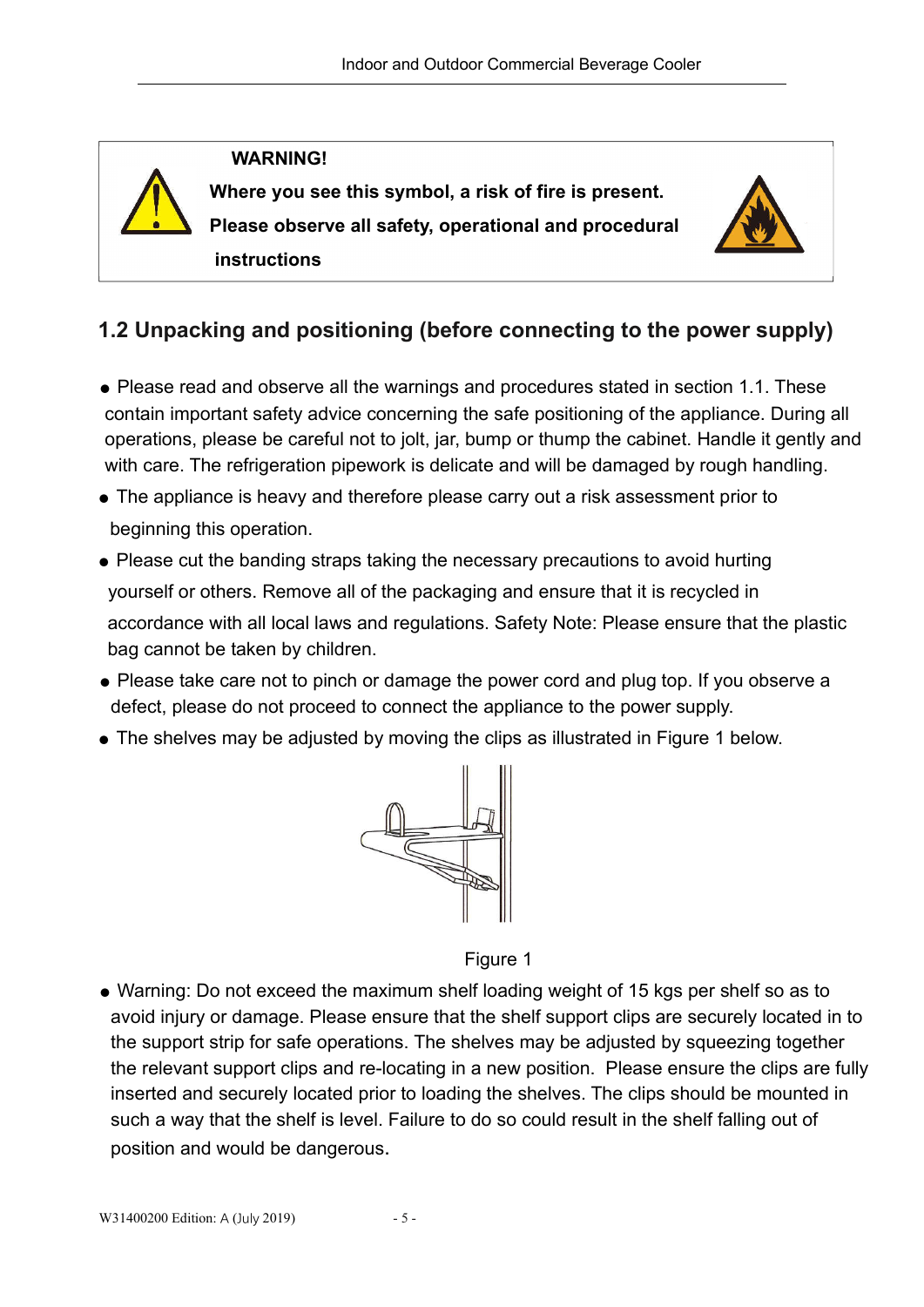- The appliance must be partitioned off from other heat emitting appliances such as a BBQ, dishwasher, ice making machine etc.
- Do not place the appliance in direct sunlight.
- Do not place near to a source of static electricity or where it is vulnerable to lightning strike.
- The appliance enclosure should be well ventilated. It must not be located in a position where refrigerant could gather in the event of a leak. If it is below ground level then extra precautions may be necessary and an expert should be consulted.
- Please make sure the floor is level and even. If the cabinet is not level, hazards and malfunctions may occur including, but not limited to, the condensate water not draining away and the doors not functioning correctly. You may adjust the appliance using the levelling feet, being careful not to pinch your fingers.
- The appliance requires a minimum ventilation space at sides top and rear of 20 mm. The front grille must be completely unobstructed. See Figure 2.



Figure 2

#### **1.3 Connecting the cooler to the Power Supply**

- Please observe all of the warnings and procedures stated in section 1.1.
- Plug in the cooler and turn on the power.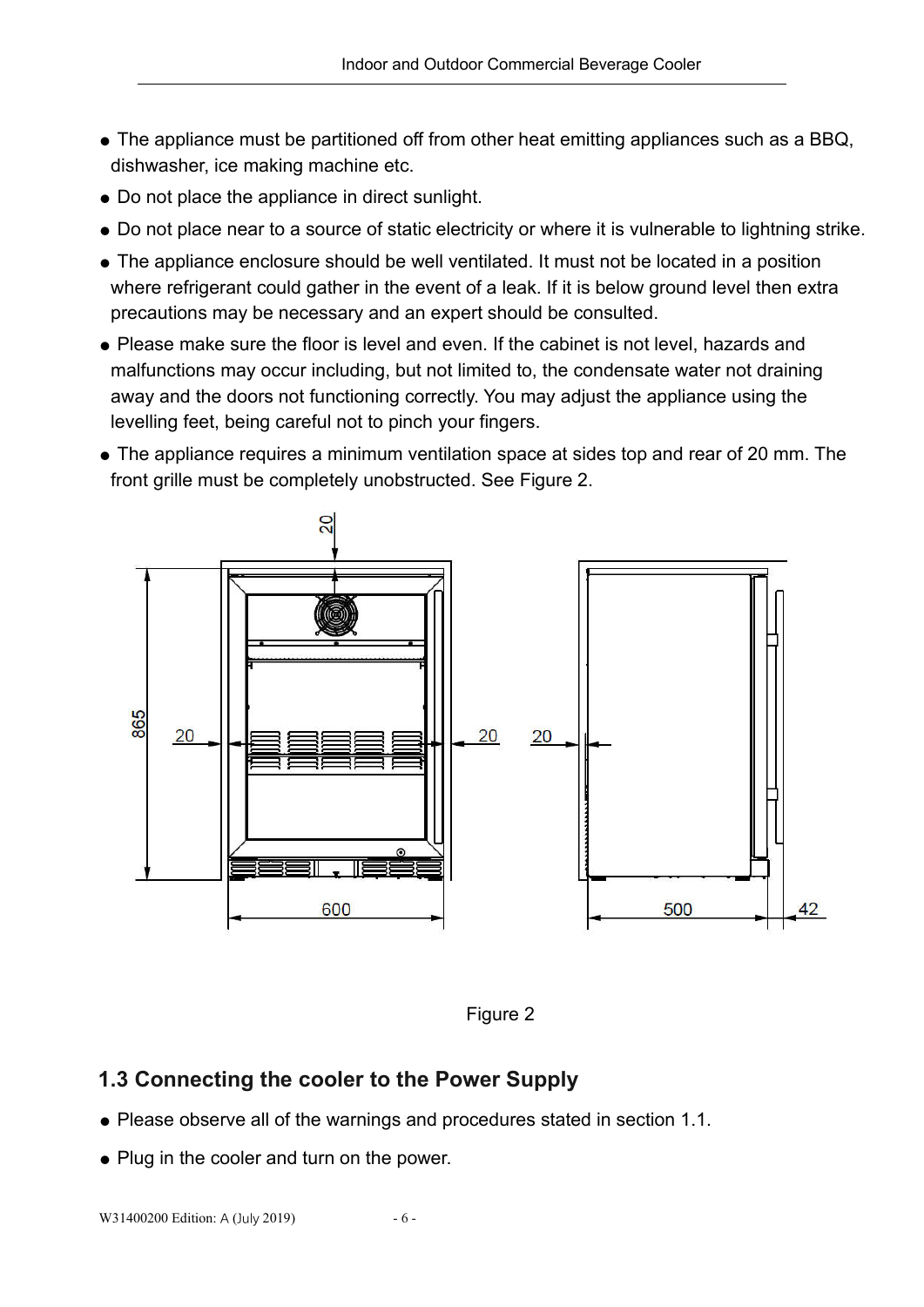# **2.0 OPERATION**

### **2.1 Operation of the appliance**

- The appliance is designed to run automatically. Defrosting is automatic. The condensate water is evaporated automatically by the system.
- Maintenance must be performed according to the procedures detailed in section 3 of these instructions.

## **2.2 Adjustment of the temperature**

• The appliance has been factory set to chill the beverages to 2 degrees Centigrade, known as the "Set Point". To access the Set Point, briefly press either one of the "Up" or "Down" arrows on the front panel of the electronic controller. (See diagram below) and the current Set Point or target temperature will be displayed. To adjust the Set Point to a warmer temperature, press the "Up" button. To adjust colder, press the "Down" button. When the desired temperature has been selected, allow the controller a few seconds without button presses and it will store the selected value. Please note that in normal operation the Set Point denotes the coldest temperature that the beverages will reach before the the cooling function will pause. When the Set Point is reached, the cooling system pauses and the air temperature inside the appliance is allowed to rise by 4 degrees before the refrigeration is activated once again. The air temperature warms up faster than the beverage temperature so if the display shows 6C the beverages may still be at 2C.



 **1 Press** temperature set point Sub function: "*up*"

Sub function: "*down*"

# **2.3 Lighting controls**

• The interior light maybe switched on or off by pressing the button with the lamp symbol that is to be found on the facia of the controller.

#### **2.4 Eco Mode**

The Napoleon series of beverage refrigerators is fitted with the latest in energy saving technology. However, for further savings the user may select the Eco function. This works by allowing the temperature of the contents to rise by 4 degrees Centigrade and certain other aspects of the fan run time are managed differently. To select "Eco mode" simply press and hold the Eco button on the control panel facia. Release the button when the lights have switched off and the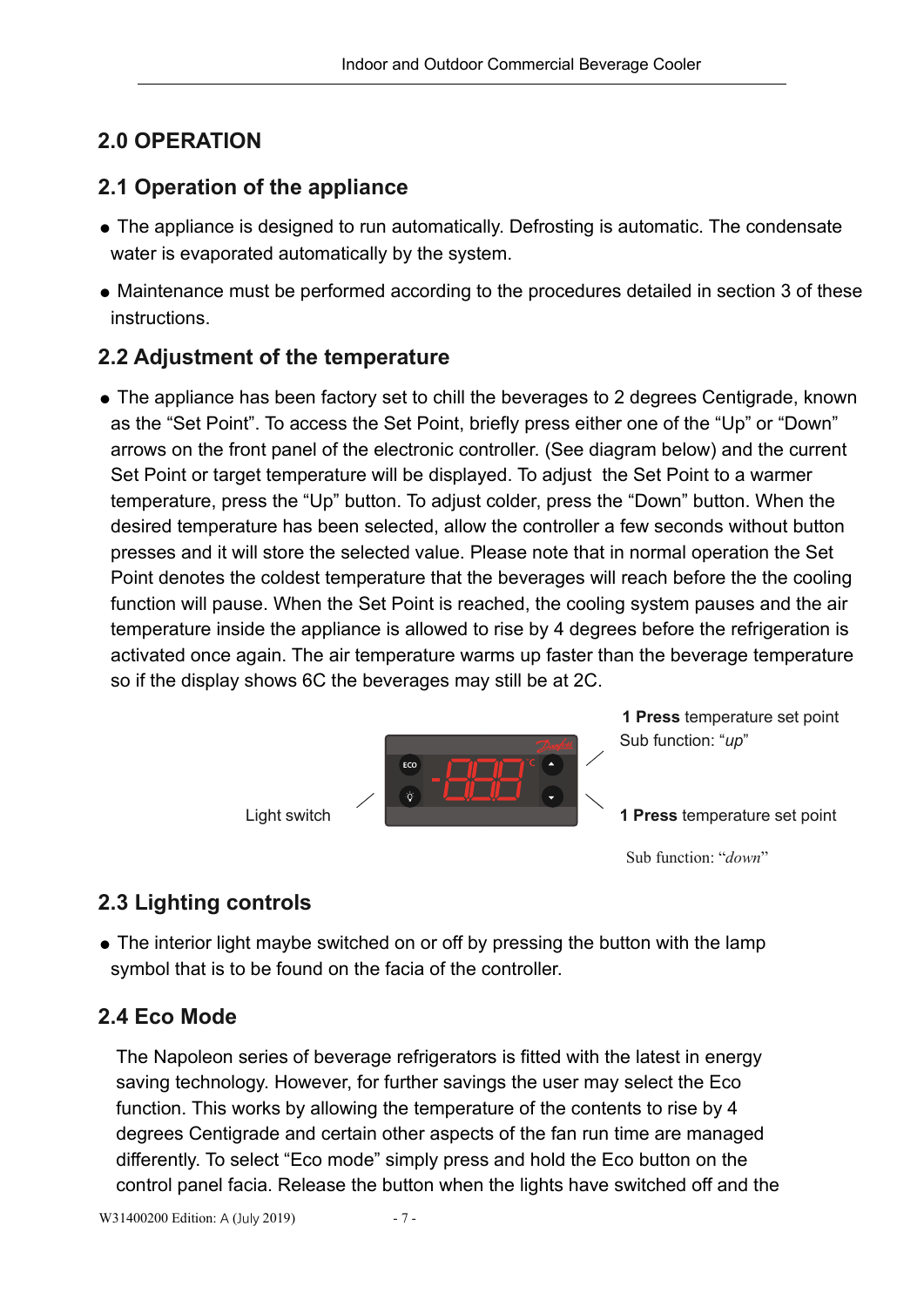display has changed to "Eco". To return the cabinet to "Normal" mode, simply press and hold the "Eco" button until the lights switch back on and the display returns to "Nor". The refrigeration will run until the cabinet reaches the Set Point.

#### **3.0 MAINTENANCE**

Please observe all of the safety warnings, precautions and instructions set out in Section 1.

#### **3.1 Lighting**

• The appliance uses LED lighting strips powered by a low voltage transformer. If replacement is required, please order genuine replacement parts from Napoleon, Replacement is a job for an appropriately qualified, skilled and competent person.

#### **3.2 Cleaning the interior and exterior**

● Clean the glass with a standard glass cleaning product. The door seal, interior walls and shelves should be cleaned and sanitised on a regular basis to ensure good hygiene. Please use a damp cloth and mild detergent on the door seal and for the stainless steel please use cleaning materials that are formulated for the purpose of cleaning stainless steel. Do not use abrasive or cream cleansers since they may scratch the surfaces.

#### **3.3 Cleaning the** Condenser

#### ● **Condenser Cleaning instructions for the single door outdoor cooler.**

Please open the door of the cabinet and find the air filter which is located in the bottom grille.



Remove the filter by withdrawing upwards being careful not to damage the delicate mesh fabric.

Wash the filter clean under a tap or in a basin.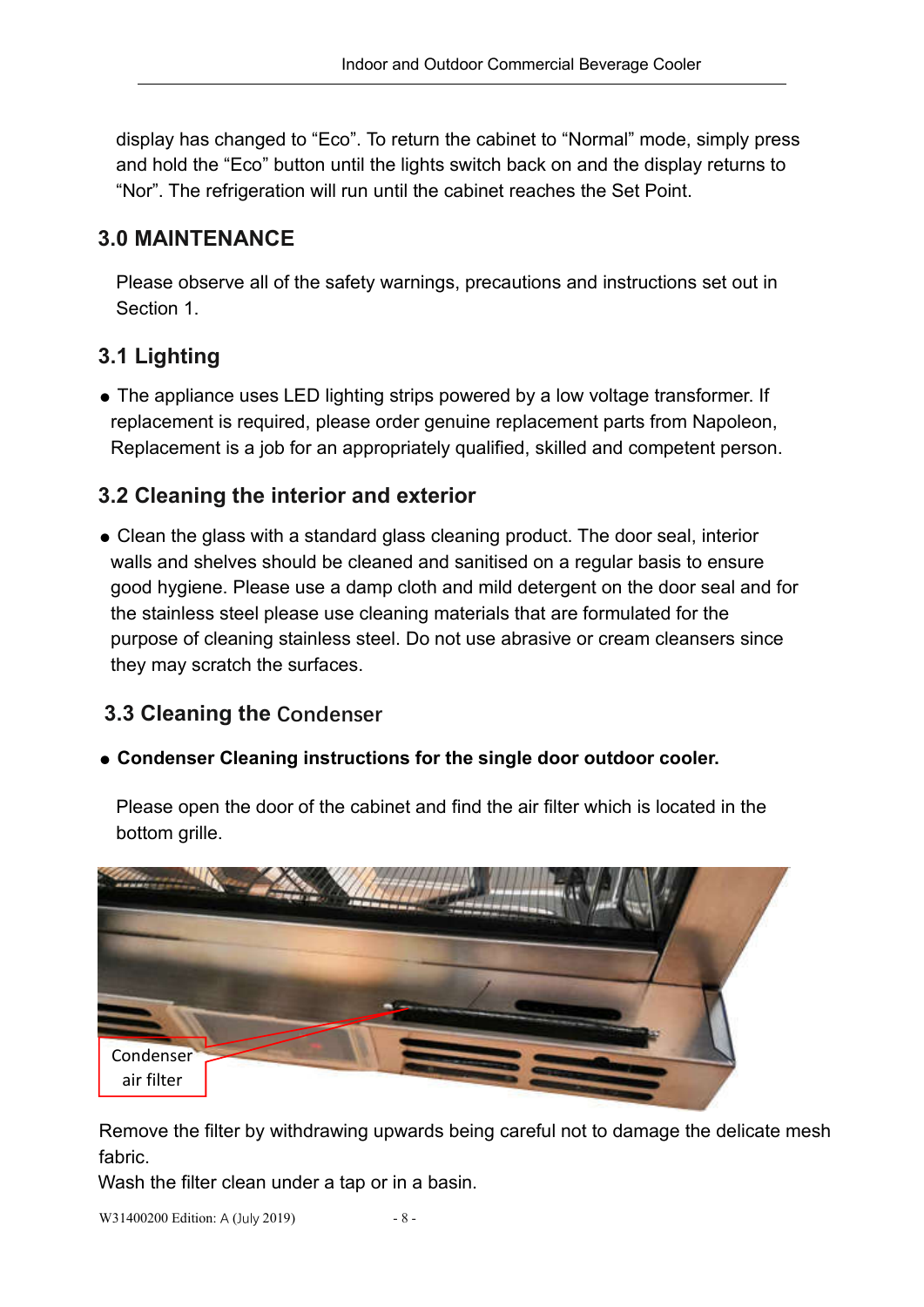Dry carefully and replace the filter in its slot being sure that the locating pins engage in the correct position.



Close the door carefully, ensuring that it does not touch the filter.

● **Condenser Cleaning instructions for the double and triple door outdoor cooler.**

**A**Caution! Unplug the cooler from the mains power before proceeding any further.

- 1. Remove the compressor compartment cover by undoing the retaining screws.
- 2. Locate the condenser as shown in the photo reference below
- 3. Using a soft brush, remove any dust from the condenser. Caution! The condenser is delicate and care must be taken not to bend or deform the pipework. Do not use water to clean.
- 4. Clear up any residual debris by using the suction nozzle of a vacuum cleaner.
- 5. Refit the rear cover and plug back into the mains power socket.

W31400200 Edition: A (July 2019) - 9 -